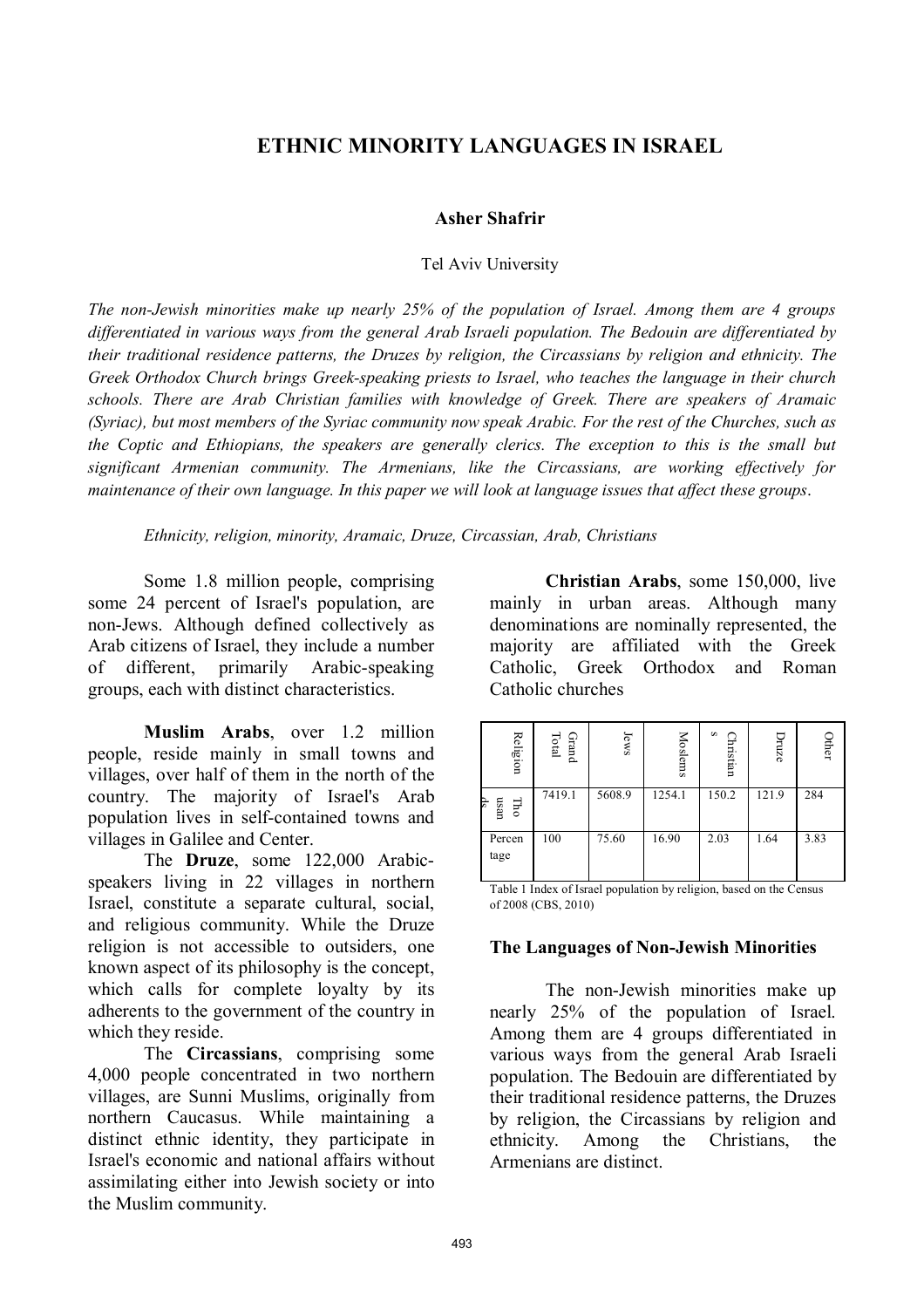# **Arab Israelis**

Although defined collectively as Arab citizens of Israel, the Arab Israeli sector includes a number of different groups – primarily Arabic-speaking – each with its distinct dialect. Muslim Arabs, the largest group, constitute three-quarters of the Arab Israeli sector and most are Sunni Muslims. Arab Israelis are citizens of the Israel with equal rights. In 1948, Israel's Declaration of Independence called upon the Arab inhabitants of Israel to "participate in the upbuilding of the State on the basis of full and equal citizenship and due representation in all its provisional and permanent institutions".

Israeli Arabs sat in the state's first parliamentary assembly; currently, 14 of the 120 members of the Knesset (Israeli Parliament) are Arab citizens most representing Arab political parties, and one of Israel's Supreme Court judges is an Arab.

Linguistically-speaking, the majority of Arabs of Israel are fluently bilingual, speaking both a Palestinian Arabic dialect and Hebrew; some are also trilingual. In Arab homes and towns, the primary language spoken is Arabic. Some Hebrew words have entered the colloquial Arabic dialect. For example, Arabs often use the word *beseder* (equivalent of "Okay") while speaking Arabic. Other Hebrew words that are regularly interspersed are *ramzor* (stoplight), *mazgan* (air conditioner), *maxshev* (computer) etc.

The Zionist enterprise in Israel started with the revival of Hebrew as the nation legitimate language (Cooper, 1989). Even so, Arabic remained an official language of the State. It is much less employed in official documents and dealings than Hebrew, but the presence of Arabic in Israel nevertheless real. In all universities one finds departments of Arabic. Arabic is supported by daily TV and radio broadcasting, daily newspapers and periodicals. Arabic is the teaching language of the Arabic educational system where more than 90% of Arab children study – from kindergarten to teachers' colleges. Moreover, in the Hebrew-speaking school system,

Arabic is an optional third language. On the other hand, Hebrew is obligatory from the third grade on in Arabic-speaking schools. The high competence which Arab students generally achieve in Hebrew – the wide majority of Arabs under forty know Hebrew well – contrasts with the feeble dedication of many Israeli Jews to the learning of Arabic in the Hebrew educational system (Ben-Raphael, 1994).

The determinant factor of inter-group interaction is the dominant culture, which legitimizes a linguistic and cultural pluralistic model of majority-minority relations. Within this context Arabic is by no means held in high respect by the majority, which tends to downgrade its value. The underprivileged status of Arabs in Israel and other factors explain why Arabic is most often left out of the Jews cultural repertoire – even though it is diffused by schools. On the other hand, the minority which is dependent on the language majority is determined to acquire it. The price it pays for this enrichment is the downgrading of the social value of its own language (Ben-Raphael, 1994).

**Bedouin Arabs**, also Sunni Muslim, estimated at approximately 250,000, belong to some 30 tribes, living in Negev, Center and North. Formerly nomadic shepherds, the Bedouin are currently in transition from a tribal social framework to a permanently settled society.

The Bedouin are linguistically marked by use of dialects that are quite distinct from those of the cities and villages. Tribal differences remain and are important, and until recently their society has been traditional, tribal and feudal.

## **The Druzes**

The Druze community in Israel is officially recognized as a separate religious entity with its own courts (with jurisdiction in matters of personal status: marriage, divorce, maintenance and adoption) and spiritual leadership. Their culture is Arab and their language Arabic but they opted against mainstream Arab nationalism in 1948 and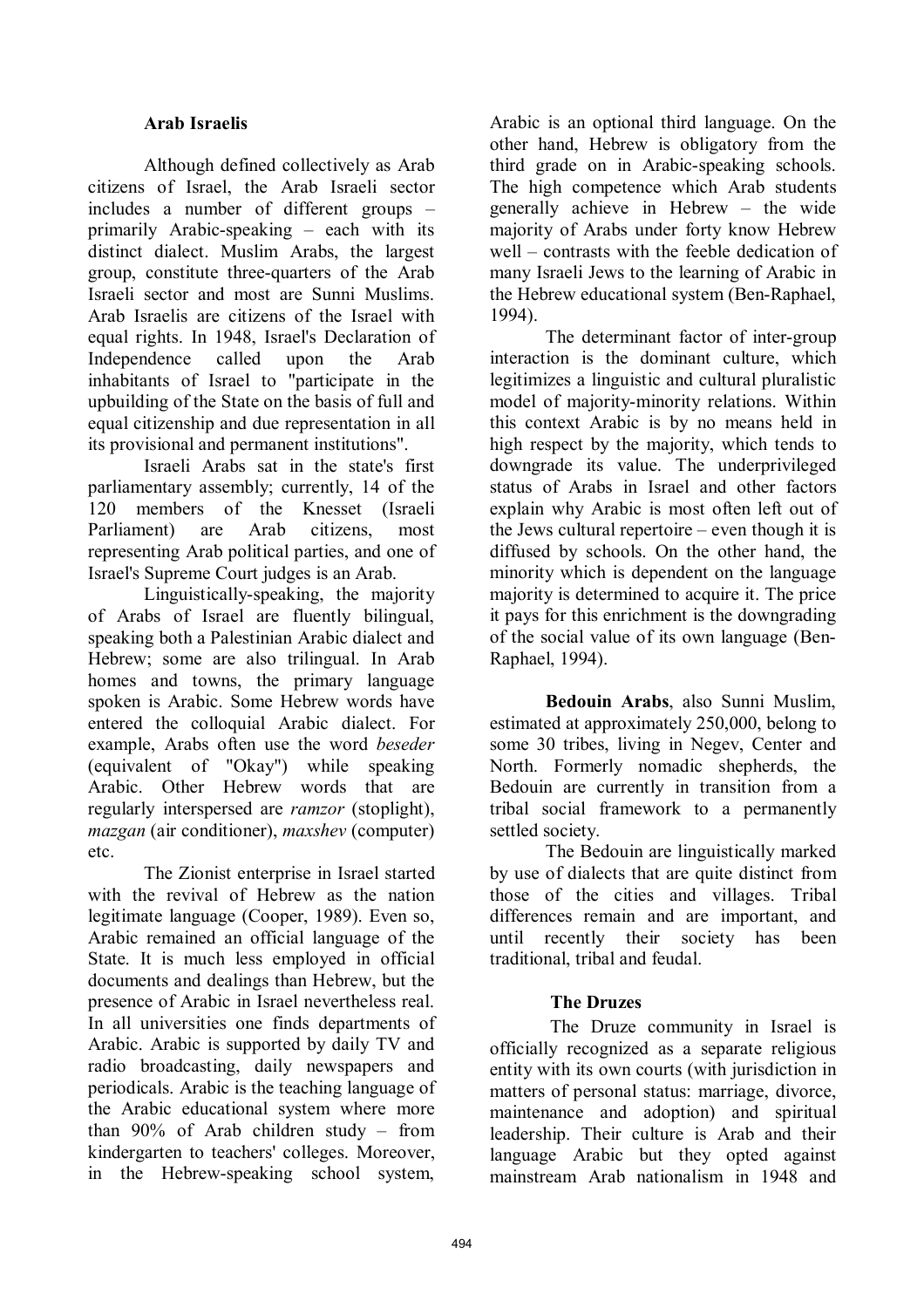have since served in the Israel Defense Forces and the Border Police.

Worldwide there are probably about one million Druze living mainly in Syria and Lebanon, with 122,000 in Israel, including about 18,000 in the Golan (which came under Israeli rule in 1967).

The Druze community in Israel has a special standing among the country's minority groups, and members of the community have attained high-level positions in the political, public and military spheres. The Druzes in Israel live in 22 villages in the Galilee and on Mount Carmel. Most of those villages are populated exclusively by Druze, although in some of them minorities of Christians and Muslims have become residents. The community is said to have remained feudal and patriarchal, with continuing opposition to mixed education of the sexes. The fact that Druze man all serve in the Army has had a major effect on their social and political integration, and there is increasing knowledge of Hebrew. The 1983 census (the last to include this question) found a higher index of Hebrew speaking among Druzes than among the non-Jewish population as a whole. The index is higher among men than women, and highest in age groups that include those who have served in the army (Spolsky & Shohami, 1999).

## **The Circassians**

Circassian, or Cherkess, is a general name for a group of peoples who formerly inhabited the northwestern Caucasus and part of the east coast of the Black Sea. In the 1860s and the 1870s, when the Russians began their conquest of the Caucasus, most of the survivors were forced to migrate to Ottoman Turkey. In the 1870s, some of the Circassians settled in villages in Palestine. Today there are some 4000 Circassians in Israel. 2500 live in Kfar Kama, a village on the Tabor Mountain road on the way to Tiberias. Almost 1000 more live in Reihaniya, a village located along the Lebanese border. About 25 families are in Jewish towns. The entire community of the Circassian population in Israel speaks the

vernacular mother tongue. It is just as clear that the Circassian language symbolizes Circassian ethnicity and constitutes the 'core value' of their culture. The Circassian language can be regarded as the 'cultural marker' of the Circassian's minority existence and a model of the cultural pluralism in the ethnically heterogeneous society of Israel. (Stern, 1991).

# **The Christian Communities of Israel**

Of the over 7 million people living in Israel today, Christians constitute about 2% of the population. Christian Arabs, who constitute Israel's second largest minority group of some 150,000, live mainly in urban areas. Although many denominations are nominally represented, the majority are affiliated with the Greek Catholic (42%), Greek Orthodox (32%) and Roman Catholic (16%) churches. Except for national churches, such as the Armenian, the indigenous communities are predominantly Arabicspeaking.

## **The Chalcedonian-Orthodox Churches (Eastern)**

The Chalcedonian-Orthodox (Eastern Orthodox) churches are a family of selfgoverning churches that follow the doctrines of the seven Ecumenical councils, and acknowledge the honorary primacy of the Patriarch of Constantinople. The Greek Orthodox Patriarchate of Jerusalem considers itself to be the "mother church" of Jerusalem. It is the largest of the Christian communities.

Two historic Eastern Orthodox national churches have representation in Israel: the Russian and the Rumanian.<sup>1</sup>

# **The Non-Chalcedonian Orthodox Churches (Oriental)**

The non-Chalcedonian Orthodox churches are churches of the East (Armenian, Coptic, Ethiopian and Syrian) that refused at the time to acknowledge the decrees issued by the Council of Chalcedon in 451.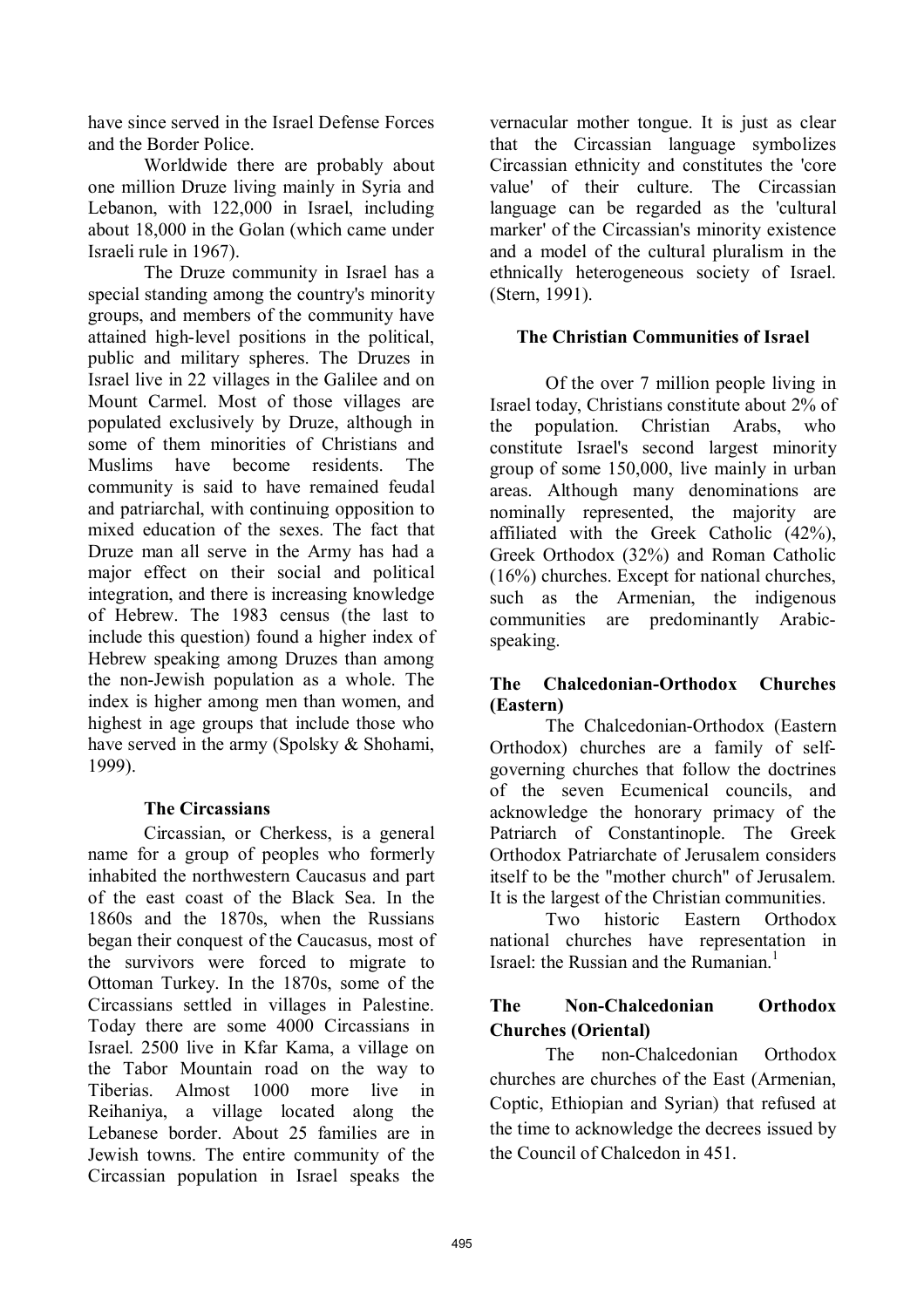The Armenian Orthodox (Apostolic) Church dates from the year 301, the first nation to embrace Christianity. They are around 2000-3000 in Israel and liturgical language is Armenian.

The Coptic Orthodox Church has its roots in Egypt, where most of the population became Christian during the first centuries CE. Their liturgy is in Coptic language, one of ancient Cushitic languages of Egypt.

Today the Ethiopian Orthodox Church in Israel is a small community consisting mostly of a few dozen monks and nuns living in Jerusalem.

The Syriac Orthodox Church (Jacobits) is a successor to the ancient Church of Antioch. Among its traditions is the continued use of the Syriac language (Western Aramaic) in liturgy and prayers.<sup>2</sup>

# **The Roman Catholic and Uniate Churches**

The Roman Catholic and Uniate churches are churches that are in communion with Rome. In matters of liturgy, the Eastern churches in communion with Rome follow their own languages and traditions.

Until a few years ago, there were just a few hundred Hebrew-speaking Catholics in Israel. But they are growing steadily, and today number at least seven communities. They are called Messianic Jews and they incorporate elements of Judaism with the tenets of Christianity.

In popular parlance, local Roman Catholics are referred to as "Latins", in reference to their historic liturgical language. Since the Second Vatican Council, however, the liturgy is generally celebrated in the vernacular, except at some of the holy places, such as the Church of the Holy Sepulcher and the Church of the Nativity, where the mass and other services are still celebrated in Latin<sup>3</sup>.

The Maronite Church is a entirely Catholic community of Syrian origin, most of whose members live in Lebanon. As a uniate body<sup>4</sup> it possesses its own liturgy in the Syriac language (Christian Aramaic). Most members of the Maronite community in Israel reside in the Galilee.

The (Melkite) Greek Catholic Church is the result of a schism in the Greek Orthodox Church of Antioch.<sup>5</sup> The traditional languages of worship are Arabic or Greek.

The Syriac Catholic Church, a uniate breakaway from the Syriac Orthodox Church, is a small local community in Jerusalem and Bethlehem. They use the West Syrian Rite.

The Armenian Catholic Church separated from the Armenian Orthodox Church, had been in contact with Rome since the Crusader period. The community is Arabic-speaking and the liturgical language is Armenian.

The Chaldean Catholic Church is a uniate descendant of the ancient Assyrian Apostolic Church of the East (Nestorian) and numbers no more than a few families. Its members still preserve the use of East Syrian Rite (Eastern Aramaic).

## **The Protestant Churches**

The Protestant communities in the Middle East only date from the early 19th century. The intention of these missions was to evangelize the Muslim and Jewish communities, but their only success was in attracting Arabic-speaking Orthodox Christians.

The new Anglican Protestant Episcopal Church in Jerusalem and the Middle East is the largest Protestant community in the Holy Land with the first Arab bishop in Jerusalem. This community attracted an increasing number of Arabicspeaking members.

There are also small Danish, Swedish, German and English-speaking Lutheran congregations for the benefit of members who are visiting or resident in Israel.

The Association of Baptist Churches in Holy Land has eighteen churches. The majority of the congregants are Arabicspeaking.

The (Presbyterian) Church of Scotland and the Church of Mormons has a small, mostly expatriate community serving pilgrims and visitors.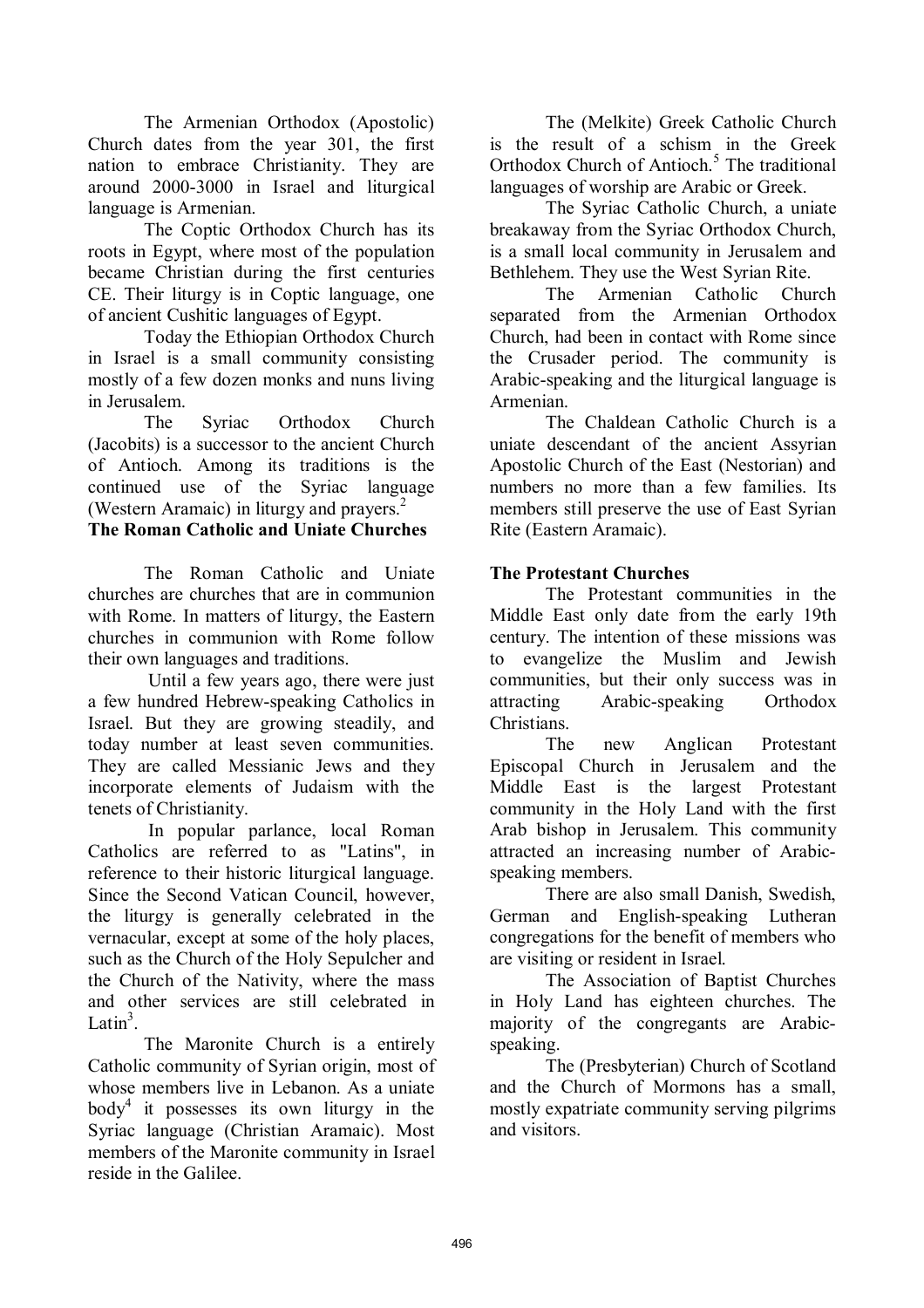#### **Some marginalized minorities**

#### **The Hebrew Israelite Community**

Labeled over the years as "the Black Hebrews," community members began arriving in Israel in 1969. They came from the United States via Liberia stating they are descendants of the tribe of Judah. They presently number about 2000 in Dimona in the Negev, with additional families in other towns.

The community has become most noted for its healthy holistic lifestyle. All members are vegans, they do not smoke or drink alcohol. They speak mostly English as well many of them Hebrew.

## **The Gypsies in Israel**

Communities of Dom (the term that many in Middle East refer to themselves) can be seen in Jerusalem, Gaza and the West Bank. The Domari population is estimated between 2000 and 5000.

Dom people often "hide their ethnic identity by declaring themselves to be nationals. The term "nawar" is one of the most widely used designations in the Arab world. The word is commonly used as an insult, not only as an ethnic designation, but also to designate them as worthless (Eliyahu, 2001)

Nawari is also a dialect of Domari language. Dom people know the local dialect of Arabic. When their native language lacks a word, they borrow that term from the Arabic that is spoken in the area.

## **The Samaritans**

The Samaritans are a small tribe, totaling as of November 1, 2007, there were 712, both a religious and an ethnic group located in the West Bank and in Israel. Ethnically, they are descendents of the inhabitants of ancient Samaria, the center of the Northern Kingdom of Israel. Religiously, they hold to a tradition based on the ancient Israelite religion, but they reject normative Judaism. About half of the Samaritans live in Kiryat Luza, close to Mount Gerizim, just

south of Nablus in West Bank, which is their religious centre. The rest live in Holon district right outside Tel Aviv in Israel.

With the revival of Hebrew as a spoken language in Israel, most Samaritans today speak Modern Hebrew. The spoken mother tongue of the Samaritans in the West Bank is Arabic. For liturgical purposes, Samaritan Hebrew and Samaritan Aramaic are used, all of which are written in the Samaritan alphabet, a variant of the Old Hebrew alphabet, distinct from the so-called square script "Hebrew alphabet".

## **The Ahmadis**

The Ahmadis are a Muslim sect which was founded in Qadian, Punjab, in the nineteenth century. The Ahmadis accept four of the five basic principles of Islam, namely prayer five times a day, the Ramadan fast, the Pilgrimage to Mecca *(Haj)* and alms-giving. They do not accept the fifth principle, that of the *Jihad* or Holy War against non-believers. Many Muslims regard them as heretics and refuse to accept them as a legitimate part of Islam. The core community is in Pakistan, about 3-4 million (Gualtieri, 2004).

Kababeer, a small town on Mount Karmel in Haifa, is the center of Ahmadis activities in Israel. Established in 1928, 99% of the residents of this town are Ahmadis. Some 2000 members of this community belong to more or less to the same family.

## **The Baha'is**

The Baha's is a religious minority whose numbers worldwide probably exceed 5 million. Baha'ism is a modern religion, founded in the mid-nineteenth century in southern Iran as an offshoot of Shia Islam. Baha'is believe in a completely transcendent and unknowable God, manifestation of whose divine essence is revealed to believers in the form of prophets or messengers who appear through the ages.

The Bahá'í Faith's relationship with the land of Israel was formed in 1868 when the founder was exiled with members of his family and a small band of his followers, to